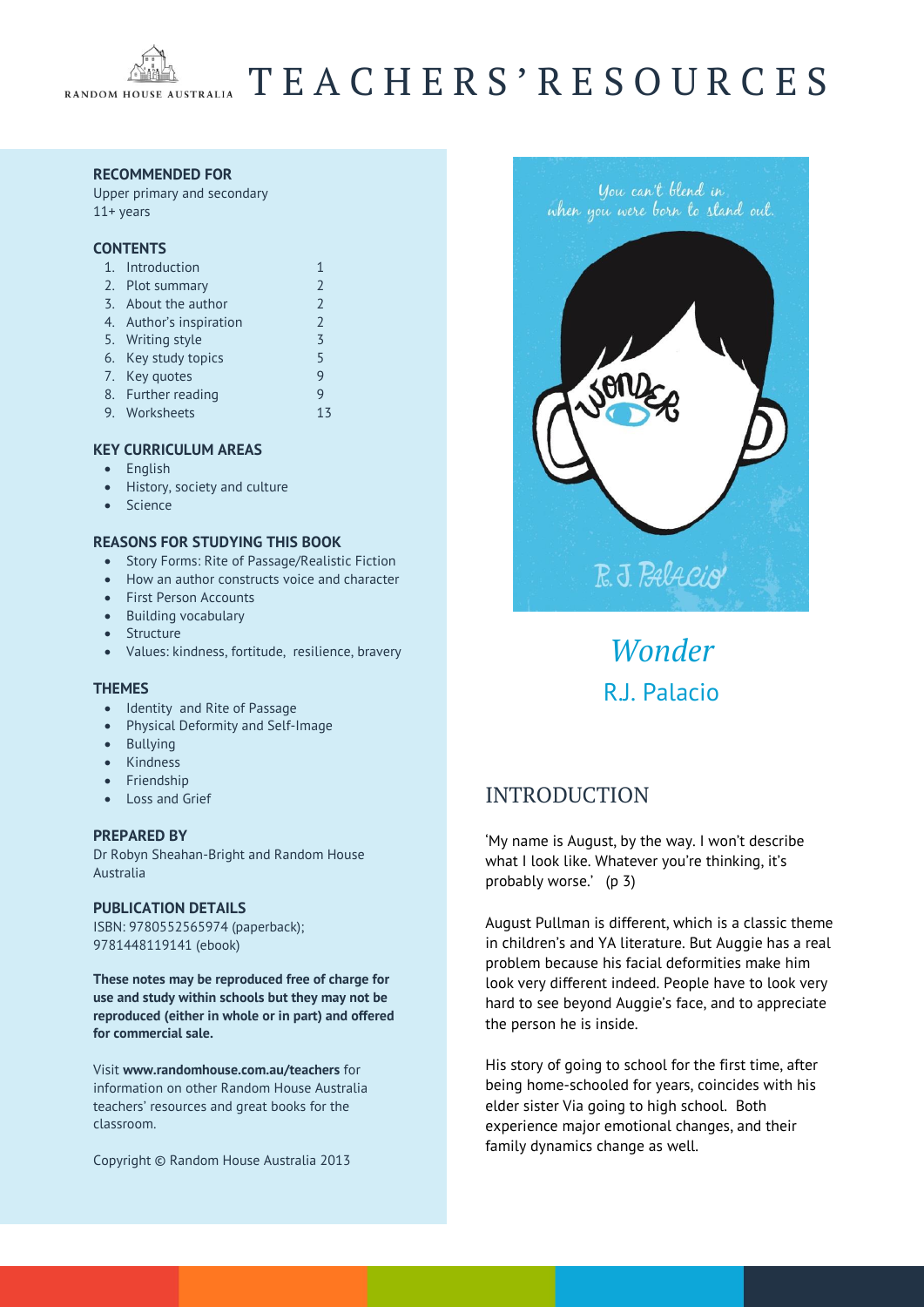The story is told in first person by Auggie, but also includes parts told in first person by Via, and their friends Summer, Jack, Justin, and Miranda.

Auggie's irrepressible spirit has been nurtured by the love which has cocooned him all his life. This hasn't come without penalties, though, because now he has to face the world outside that world which has been constructed by his family, in which neighbourhood friends, and those who've given him medical treatments, have offered him sanctuary, and they all know that this new world won't be quite as kind to him. Fortunately, love, and a sense of humour help him through some of the darkest times.

'I mean, I don't want to brag or anything, but I am actually considered something of a medical wonder, you know.' (p 130)

## ABOUT THE AUTHOR

RJ Palacio lives in NYC with her husband, two sons, and two dogs. For many years, she was an art director and book jacket designer, designing covers for countless well-known and not so well-known writers in every genre of fiction and non-fiction. She always wanted to write, though. She kept waiting for the perfect time in her life to start writing, but after more than twenty years of designing book jackets for other people, she realized that the perfect time would never really present itself. It's never the perfect time to start writing a book. So she decided to just go for it. *Wonder* is her first novel. See her website:<http://rjpalacio.com/>

## AUTHOR'S INSPIRATION

PLOT SUMMARY

Auggie is terrified of going to school and facing the inevitably bad reactions from kids and their parents. Even his parents can't agree on whether it will be a good or bad thing for him. But he does go to Beecher Prep and almost immediately finds a friend in Jack and an enemy in Julian. He is also befriended by Summer, who shares her lunch table with him. Things seem bearable until he overhears a conversation which plunges him into despair. Meanwhile, his sister Via has started high school and is relishing being anonymous. The trouble is that her two best friends, Miranda and Ella, seem to be avoiding her, and she's not sure what's going on with them.

Via finds a boyfriend in Justin and understudies to Miranda in the school play opposite Justin as the lead. Auggie makes things up with Jack, and all the kids who were against him gradually come round. The school camp proves a turning point, though, and Auggie finds he has more friends than he knew.

Everything is changing, and neither knows if it's going to be for the better.

On her website there is an insightful FAQ section which answers a lot of the questions you might have asked RJ Palacio yourselves.

Some of her inspiration can also be found in the interviews below:

- 1. Hodgson, Heather 'Interview with RJ Palacio' *Daily Telegraph*  [http://www.telegraph.co.uk/culture/books/a](http://www.telegraph.co.uk/culture/books/authorinterviews/9086974/Interview-with-RJ-Palacio-author-of-Wonder.html) [uthorinterviews/9086974/Interview-with-RJ-](http://www.telegraph.co.uk/culture/books/authorinterviews/9086974/Interview-with-RJ-Palacio-author-of-Wonder.html)[Palacio-author-of-Wonder.html](http://www.telegraph.co.uk/culture/books/authorinterviews/9086974/Interview-with-RJ-Palacio-author-of-Wonder.html)
- 2. 'RJ Palacio in interview with Chip Kidd, designer, Random House' [http://www.youtube.com/watch?v=4psz-](http://www.youtube.com/watch?v=4psz--ziXB4) [ziXB4](http://www.youtube.com/watch?v=4psz--ziXB4) [http://www.telegraph.co.uk/culture/books/a](http://www.telegraph.co.uk/culture/books/authorinterviews/9086974/Interview-with-RJ-Palacio-author-of-Wonder.html) [uthorinterviews/9086974/Interview-with-RJ-](http://www.telegraph.co.uk/culture/books/authorinterviews/9086974/Interview-with-RJ-Palacio-author-of-Wonder.html)[Palacio-author-of-Wonder.html](http://www.telegraph.co.uk/culture/books/authorinterviews/9086974/Interview-with-RJ-Palacio-author-of-Wonder.html)
- 3. The book has also engendered the 'Choose Kind' campaign <http://choosekind.tumblr.com/>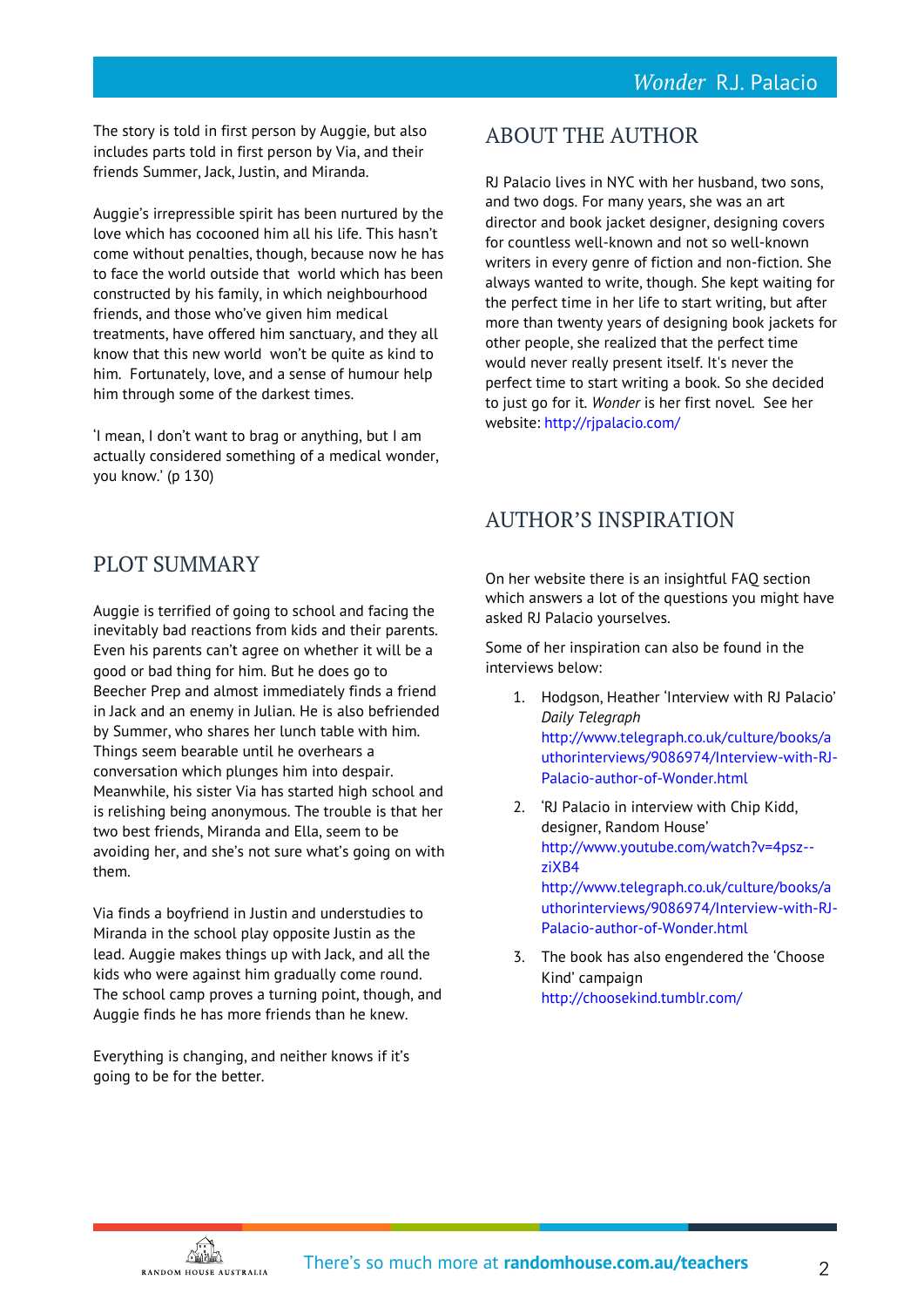## WRITING STYLE

## Alternative First Person Accounts

This is August's story, but it actually consists of six different characters telling their versions of it in first person: Part 1 (p 1): August; Part 2 (p 80) Via; Part 3 (p 118) Summer; Part 4 (p 133) Jack; Part 5 (p 186) Justin; Part 6 (p 205) August; Part 7 (p 235) Miranda: Part 8 (p 249) August.

Such alternating accounts offer an interesting perspective on the action, and in this case, make this a more subtle and complex rendering of the trauma August has endured as a result of his genetic deformity. The first person voice always lends an empathy and an immediacy to the action, since the reader is given insight into the feelings of those involved in a series of events. But here we are also offered the perspectives of others who have suffered as a result of August's affliction as well. Everyone has a story ... and everyone has issues.

### *Activities*

- 1. Within these parts, there are a number of sections told in different types of literary text. For example, The chapter headed 'Letters, Emails, Facebook, Texts (pp 160-7) includes Jack's letters of apology to Mr Tushman and Julian; Mr Tushman's reply; a letter to Mr Tushman by Julian's mother (Melissa Perper Albans); Mr Tushman's reply to her; John and Amanda Will's reply to Melissa Albans; messages between Jack and Auggie. Discuss the use of such different forms and how they enhance the framing first person narrative.
- 2. Justin's Part Five is written entirely without capitals for sentences (pp 186-204). Why do you think this is?
- 3. Re-write a section in the novel in Mr Tushman's voice.
- 4. Until the end of the novel, we don't know why Miranda has been acting the way she has. Write a chapter in Ella's voice and try to imagine a scenario which has made her turn away from Via.

5. Verse novels offer a very immediate form of personal writing. Write a sequence in the novel as if it is a poem in a verse novel. (Study some contemporary verse novels in order to prepare for this exercise.)

## *Questions*

- 1. Why do we not hear from either of Auggie's parents? Listen to RJ Palacio's interview with Chip Kidd (listed above) after you have answered this question.
- 2. Which other character in Auggie's class would you like to have heard from?

## Literary Devices and Symbols

This novel employs a range of literary devices and symbols to cement themes. Devices such as simile, metaphor and personification are used to describe things in a more obtuse way than is possible when using literal language or description. Symbols can also be used to denote something in a more suggestive fashion. Some of the various types of literary language used in this novel are discussed in the points below.

## *Activities*

- 1. Part Two is Via's view of the situation. It opens with a quote from David Bowie's 'Space Oddity' and then a chapter headed 'A Tour of the Galaxy', and continues to employ metaphors of space and planets to describe the family situation. She suggests that Auggie is the sun and that she and her parents are like planets revolving around him. She ends by saying: 'The galaxy is changing. The planets are falling out of alignment.' (p 83) How does the use of such metaphor enrich the reader's understanding of this situation? Would it have been less effective if she had simply described her home life in completely realistic terms?
- 2. Mr Browne's 'Precepts' are discussed (pp 45, 48). On p 65 Auggie writes a piece on being remembered for the things we do. Invite students to write a piece based on this, or any other precept included in the book. On p 288, Mr Browne writes his last precept at the end of term, and on pp 311-13 the precepts are listed and also the postcards that kids send Mr Browne over the break. Write a postcard to Mr Browne containing your favourite precept.
- 3. Part Three opens with a quote from Christian Aguilera's song 'Beautiful'. Part Seven quotes

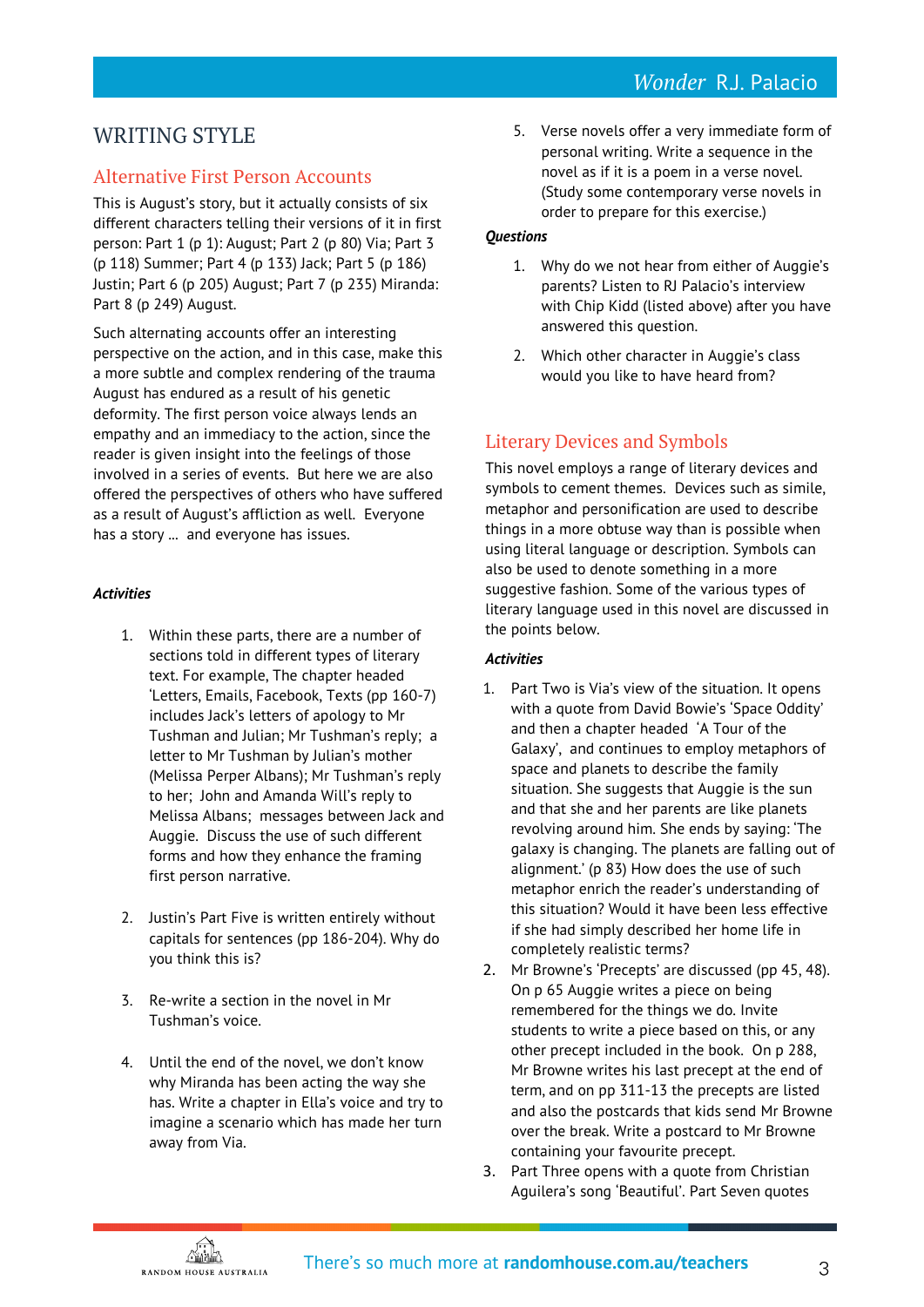Andain's 'Beautiful Things; Part 8 quotes Eurythmic 'Beautiful Child'. Discuss 'beauty' in relation to physical and moral or mental attributes. There is a touching scene where Nate confesses to Auggie that he threw out the astronaut helmet because he missed looking at his face. 'I love this face of yours, Auggie, completely and passionately.' (pp 290-2) How should beauty be defined?

4. Identify any other literary devices (e.g. Personification/ simile/ metaphor) used in the novel. e.g. 'Like I had my own emperor's guard' (p 272).

### *Questions*

- 1. Were there any literary devices which seemed most evident in this text?
- 2. What symbols or motifs did you notice in this text?

## Literary, Film and Popular Culture References

Each part opens with a quote and there are many references to literary and film texts.

#### *Activities*

- 1. Discuss one of these quotes in relation to the section which follows. e.g. Part Four opens with a quote from Antoine de Saint-Exupery's *The Little Prince*. Discuss in relation to Jack. Part Five refers to Bernard Pomerance's *The Elephant Man*; Part Six is Shakespeare's *Hamlet*. How do these relate to the action thematically?
- 2. Identify any other quotations referred to or employed in this novel.
- 3. *Star Wars* is Auggie's favourite thing, and the novel is littered with references to the film franchise. How do the characters and themes of *Star Wars* relate to the action symbolically? Identify any other literary devices (e.g. Personification/ simile/ metaphor) used in the novel. e.g. 'Like I had my own emperor's guard' (p 272).
- 4. He also refers to *The Lord of the Rings*, and Isabel is reading *The Hobbit* to him. He later reads CS Lewis's *Narnia* series, and on p 273 there is a quote from it. Discuss the latter and its significance.
- 5. Mr Tushman's speech refers to JM Barrie's *The Little White Bird* (p 299) and to

Christopher Nolan's *Under the Eye of the Clock* (p 300). Discuss these quotes.

## *Questions*

- 1. Auggie and Nate have fun reciting the lines from a favourite song *The Luckiest Guy on the Lower East Side* written by Stephen Merritt and performed by The Magnetic Fields (pp 289-92). What does this song mean to them?
- 2. What literary reference or quote had most resonance for you?

## Characterisation

August, his sister Olivia (Via), his parents Nate and Isabel Pullman are a loving family with a muchloved dog named Daisy. When the two siblings go to new schools, though, Via's old friendships are tested, and Auggie finds new friends, and new enemies.

### *Activities*

- 1. Julian is an unlikeable character. What do you think has influenced his development into such a mean and unthinking bully? Is moving to a new school likely to improve him?
- 2. How does dialogue inform character in this novel? Choose a passage and detail what it tells you about the characters speaking to each other.
- 3. Trace a character arc for one of the characters showing the various changes in that character.
- 4. Describe one of the characters in your own words.

## *Questions*

- 1. Which character did you engage with most and why?
- 2. Which did you like least and why?

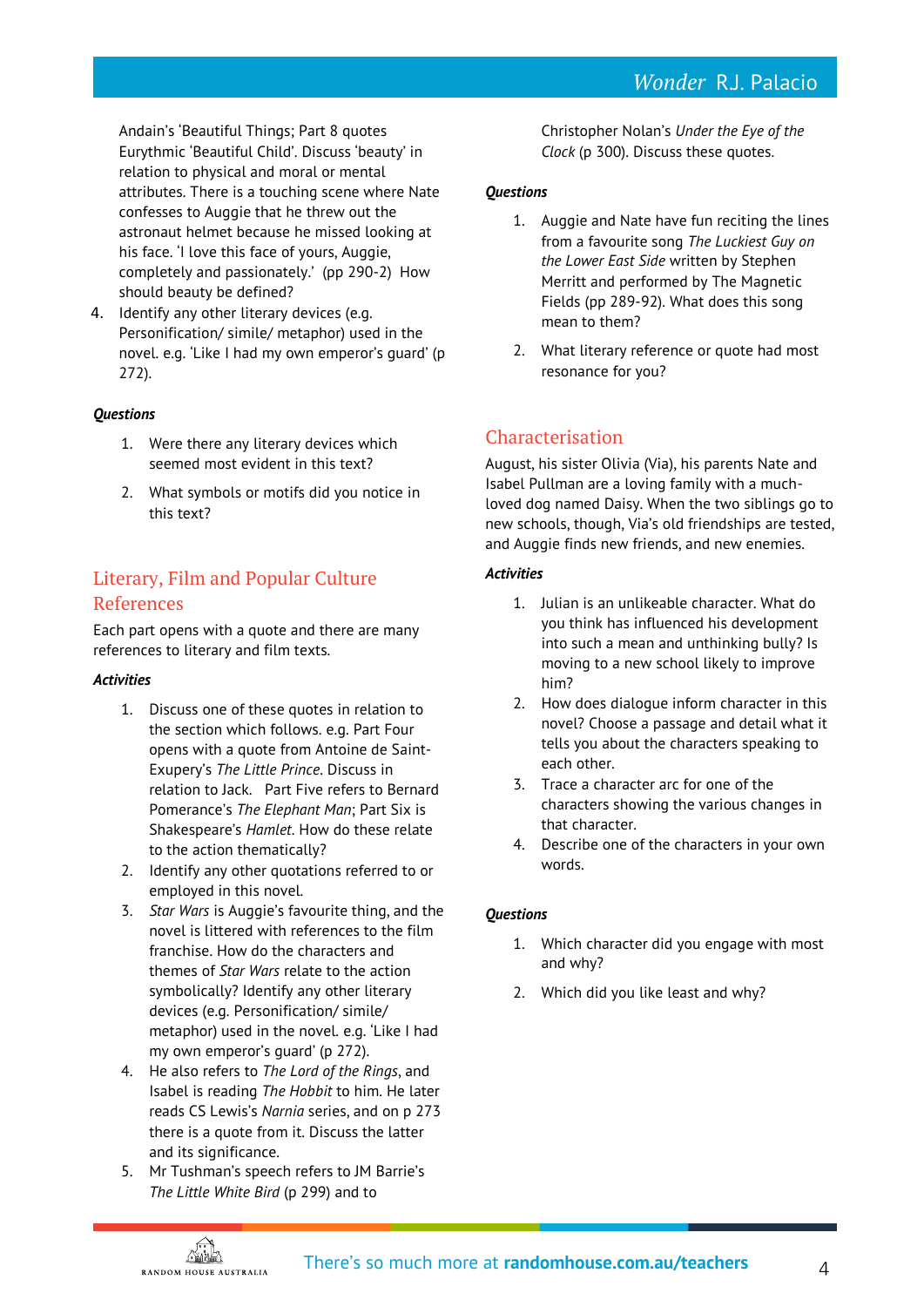## *Wonder* R.J. Palacio

## Structure and Suspense

An author creates structure in a work by plotting and planning, and ensures thematic cohesion by integrating stylistic details into this overall plan. This novel (like many prose narratives) is arranged as a chronological sequence of events, but also contains flashbacks which inform the action.

#### *Activities*

- 1. The opening and closing sentences of a chapter are very important in terms of maintaining tension and engagement with the reader. Choose examples in the book and how they work to maintain suspense and interest. e.g. *Opening*: 'I was really bummed when Christopher moved away three years ago.'(p 8) *Closing*: I wanted a hole I could fall inside of: a little black hole that would eat me up.'(p 78)
- 2. Create a Book Trailer based on the novel's structure. View some of the other Book Trailers based on the book on both the author's and publishers' websites, and those created by students, which are available on YouTube.
- 3. Create a timeline detailing the events described in the novel. Begin with Auggie's birth and mark on the timeline the events which you consider to be thematically significant.

#### *Questions*

- 1. What are the major themes in the novel, and how do they influence the structure?
- 2. What other devices does the author use to maintain suspense?
- 3. Imagine if there were a sequel to this novel. What might happen in it? Or do you think that the ending is all that the story needs and that a sequel would spoil it?

## Humour

Auggie and his family have lots of jokes together, and Auggie is a funny guy, as is his friend Jack.

#### *Activities*

- 1. What role does humour play in helping the family cope with their situation?
- 2. Justin's trick when he encounters the bullies from Auggie's school whom he had seen

taunting Jack is a 'slapstick' joke or incident (p 199). What does 'slapstick' mean?

3. Sarcasm is often used as a form of selfdefence, but it is a form of humour which can also be very hurtful. Locate examples of sarcasm in the book, and how the characters respond to it.

#### *Questions*

- 1. What was the funniest line in the novel?
- 2. What was the funniest scene?

## KEY STUDY TOPICS

Several social topics are raised in the book. Students might further examine any one of them.

## Identity & Rite of Passage

Each of the characters in this novel mature in certain ways, and Auggie's problems assist them in doing so; they also help Auggie to gain in maturity.

## *Activities*

- 1. 'You can't blend in when you were born to stand out' is written on the cover of this book. Watch the Book Trailer for this novel on RHA (UK) site <http://www.youtube.com/watch?v=QOXDD3atWco> Discuss this quote in relation to the theme of identity.
- 2. A kid like Auggie might variously be described as a 'child with special needs', 'a gifted kid', 'a differently abled child'. These epithets elide the concepts of different, special, and in need of care or help. Are they useful terms? What sort of identity does Auggie suggest he has, when he repeatedly describes himself as 'ordinary'?]
- 3. Each of the Parts in the novel open with a line drawing of the alternate narrators which are similar to, but different to that of Auggie on the cover. The thing which unites them is the eye/s and the headdress which suggest a type of costume. Is identity based on how we look and how other people see us? Or is it based on what we are and what we do?
- 4. A 'rite of passage' is a commonly used trope or structure in young adult fiction. The main

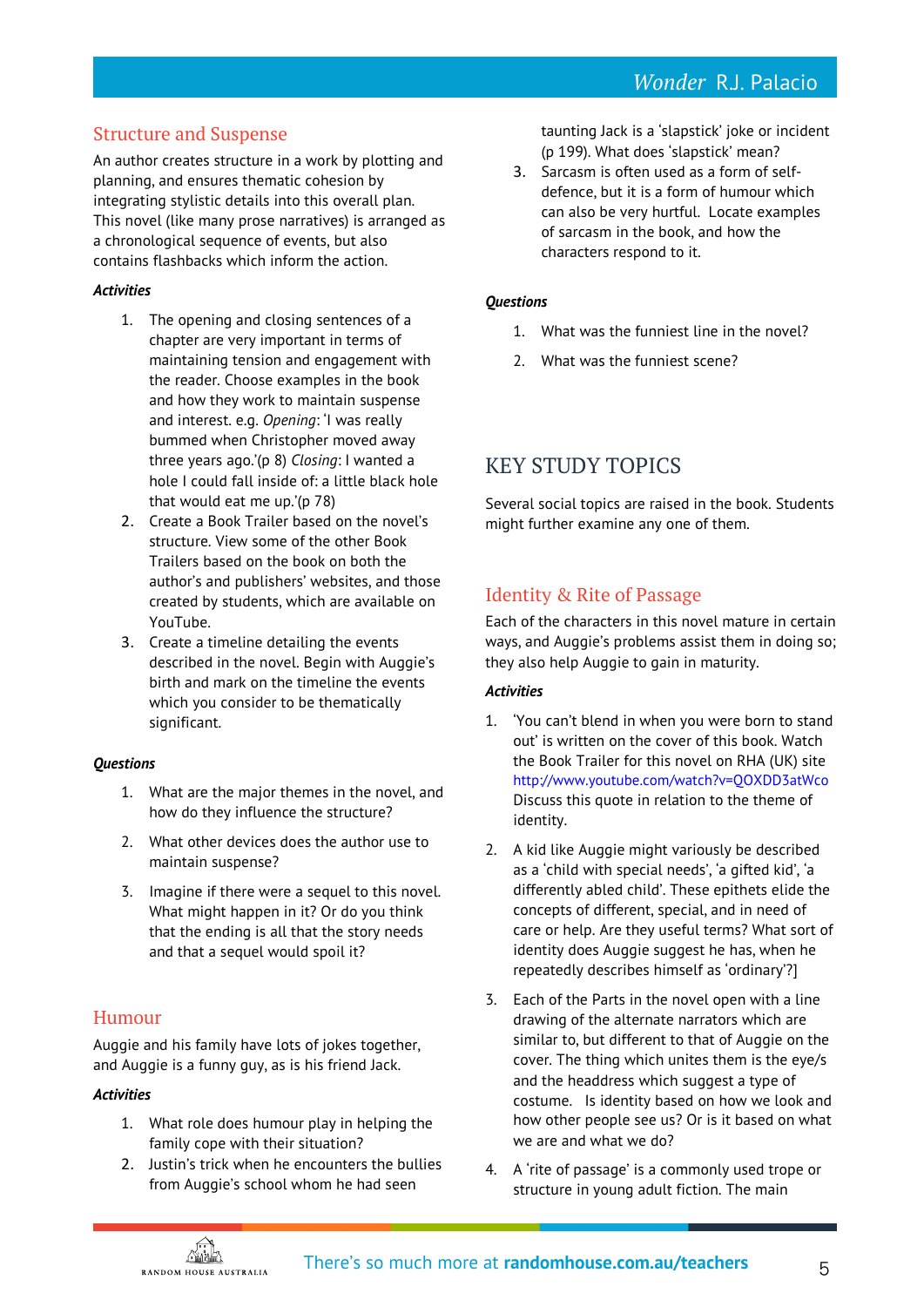## *Wonder* R.J. Palacio

character experiences a 'ritual' event which changes the way he/sees himself and assists him/her in making a transition to maturity or towards adulthood. Arnold van Gennup in *Les rites de passage* (1909) described this 'rite of passage' as having three phases: 'separation, transition, and reincorporation'. Consider the novel and how these three phases are illustrated in it. Read about this concept at 'Rite of Passage' [http://en.wikipedia.org/wiki/Rite\\_of\\_passage.](http://en.wikipedia.org/wiki/Rite_of_passage)  Does Auggie's sense of his own identity change in the course of the novel?

#### *Questions*

- 1. Auggie has been so protected by his family, that he is really still living the life of a toddler when the novel opens. How do things change when he goes to Middle School?
- 2. Does Via gain any new insights into herself during this same period?
- 3. Which of the students (apart from Auggie), matures in the course of this narrative? Choose quotes to support your answer.

## Physical Deformity and Self-Image

#### *Activities*

- 1. 'I eat like a tortoise, if you've ever seen a tortoise eating. Like some prehistoric swamp thing ' (p 50) Throughout the novel, such similes and comparisons to animals or lesser lifeforms suggest that Auggie has been enculturated to think of himself in this way. 'At Beacher Prep I'm the old moldy cheese.'(p 72) Discuss.
- 2. Via describes what it is like to live in a family with a child with special needs (pp 82-3). Discuss the effects which such a deformity or other disability might have on the siblings of the afflicted. (Teachers need to handle this with care, and to be sensitive with regards to the possible experiences of students in their class.)
- 3. 'Here's what I think: we've all spent so much time trying to make August think he's normal that he actually thinks he is normal. But the problem is, he's not.' (p 90) Discuss Via's statement. Can parental overcompensation leave a person vulnerable when strangers encounter him/her?
- 4. Study the background to Auggie's affliction (pp 103-4), and the seemingly random origins of such deformities in a complex gene pool. What have you discovered about the origins of such conditions?
- 5. Summer is described as a 'saint' for hanging out with August (p 90.) Why is it 'saintly' to be friendly to someone with a disability?
- 6. The book opens with a long quote from Natalie Merchant's song 'Wonder' and then Part One opens with another shorter quote from the song: 'Fate smiled and destiny laughed as she came to my cradle'. Watch the music video of her singing the song: [http://www.youtube.com/watch?v=6zpYFAz](http://www.youtube.com/watch?v=6zpYFAzhAZY) [hAZY](http://www.youtube.com/watch?v=6zpYFAzhAZY) How does this song relate to August's situation?

#### *Questions*

- 1. When Auggie wins the Henry Ward Beecher Medal (p 304), everyone is thrilled for him. Auggie accepts, and loves the adulation, but expresses a truer feeling: 'But hey, if they want to give me a medal for being me, that's okay. I'll take it.' (p 306) Would such an award please everyone who suffers such an affliction? Might it also have been traumatic to have one's pain put on public display?
- 2. Once, it would once have been very difficult for a child like Auggie to have the surgery or the special care he needed, in order to breathe and eat while he was recovering from countless operations. How much is medical science responsible for Auggie's living as long as he has?
- 3. Via writes: 'Countless babies who'll never be born. Like mine.' (p 106) She doesn't expand on this but it is a sad statement. Why?

## Bullying

Bullying is another key topic in this novel. Not only is Auggie bullied, but his friend Jack is as well. The novel reveals the ways in which bullying manifests itself and some strategies for dealing with it.

## *Activities*

1. Julian is sometimes overt in his bullying, but is often secretive or 'covert' in his bullying, as well. For example, he makes a reference to Darth Sidious (p 44) which Auggie realises is aimed at him. Discuss the two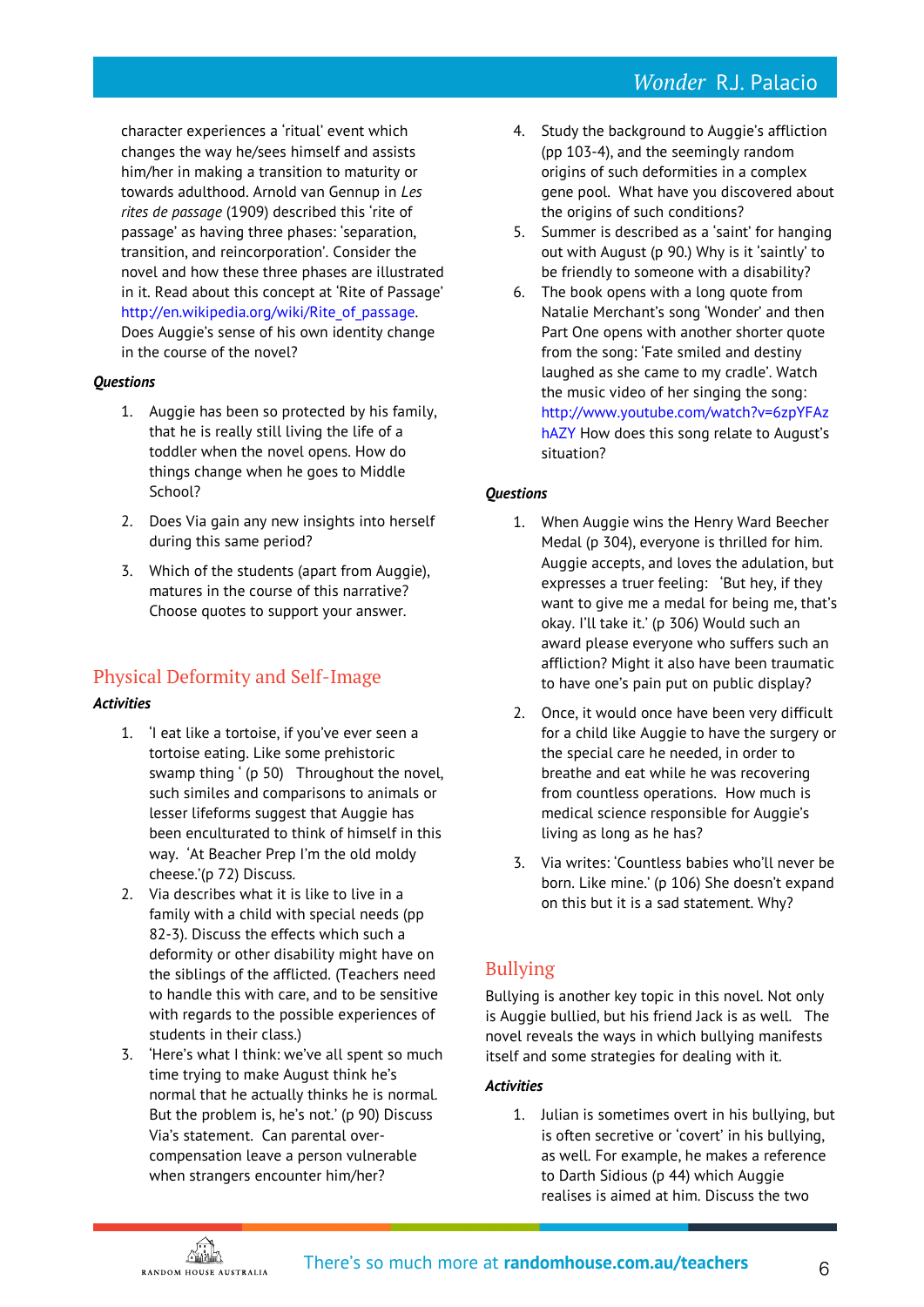forms of public and private bullying. Is one more dangerous than the other?

- 2. Taking sides can be a way of gaining power in the schoolyard. Julian draws up a list (p 177) and forces everyone to take a side in the campaign to ostracise Auggie. But the list was metaphorically drawn in the opening scenes when Mr Tushman asked Julian, Jack and Charlotte to welcome Auggie to the school. Julian's Side was drawn against Jack's Side, and Charlotte was politely neutral. But, interestingly, she doesn't appear on Julian's list at all. Are 'neutrals' even more dangerous than bullies? Discuss.
- 3. Bullying can be infectious, too. Julian's 'game' to pretend that touching August would spread 'The Plague' (p 120) is soon being played by most kids in the school. Auggie compares it to the 'Cheese Touch' in Diary of a Wimpy Kid (p 72). Have you observed this sort of behaviour in your school? How did you respond to it?
- 4. Words can also be a cruel form of bullying: e.g. 'Zombie Kid', 'freak' (p 119) or the list (p 79). Discuss the words which have power to hurt you, or those who are close to you, and why?
- 5. Read other novels about bullying and compare to this one. E.g. *The Chocolate War* by Robert Cormier (1974) or The Present Takers by Aidan Chambers (1983) are contemporary classics. [See Further Reading below.]
- 6. Teachers might address the topic of bullying by visiting the Stand Together 2013 Lesson Plans on the Australian government website: Bullying. No Way! [http://www.kidshelp.com.au/grownups/news](http://www.kidshelp.com.au/grownups/news-research/teacher-resources/bullying-lesson-resources.php)[research/teacher-resources/bullying-lesson](http://www.kidshelp.com.au/grownups/news-research/teacher-resources/bullying-lesson-resources.php)[resources.php](http://www.kidshelp.com.au/grownups/news-research/teacher-resources/bullying-lesson-resources.php) or by celebrating the National Day of Action Against Bullying and Violence which was first held on March 15, 2013, when the government launched the Safe School Hub <http://safeschoolshub.edu.au/>. Organise an Anti-Bullying Program in your school. Invite students to design a poster and slogan to launch the program.

### *Questions*

- 1. What would you have done in Jack's situation?
- 2. Was Via's advice to Auggie (when she tells him to go back to school and ignore the 'jerks') good advice?
- 3. Does your school have an anti-bullying policy and strategies for dealing with the problem?

## Kindness

## *Activities*

- 1. When Henry first sits next to Auggie he puts his bag between them (p 40), as a sort of barrier, so that later, instead of offering to help Henry with his lock, Auggie doesn't. Does lack of kindness engender unkindness? Discuss.
- 2. Mr Tushman's speech (pp. 298-300) is all about kindness. Read it carefully, and discuss what he says in it.
- 3. The novel includes some very unlikeable parents who obviously gain some vicarious sense of superiority from having their kids attend an elite school such as Beecher Prep. The ambitions of these parents make them very unkind indeed. Discuss.
- 4. Visit the Choose Kind website <http://choosekind.tumblr.com/> and use some of the activities with your students. Read about some of the projects which schools have undertaken to celebrate being kind. Invite students to write about a 'random act of kindness' which they have experienced.
- 5. Charlotte's character is an interesting one in this context. Auggie notices that although she is perfectly civil and polite in acknowledging him, after their first meeting she never goes out of her way to speak to, or sit with him. She is perhaps typical of many of us, who choose to remain aloof from those people or things which upset us. Discuss.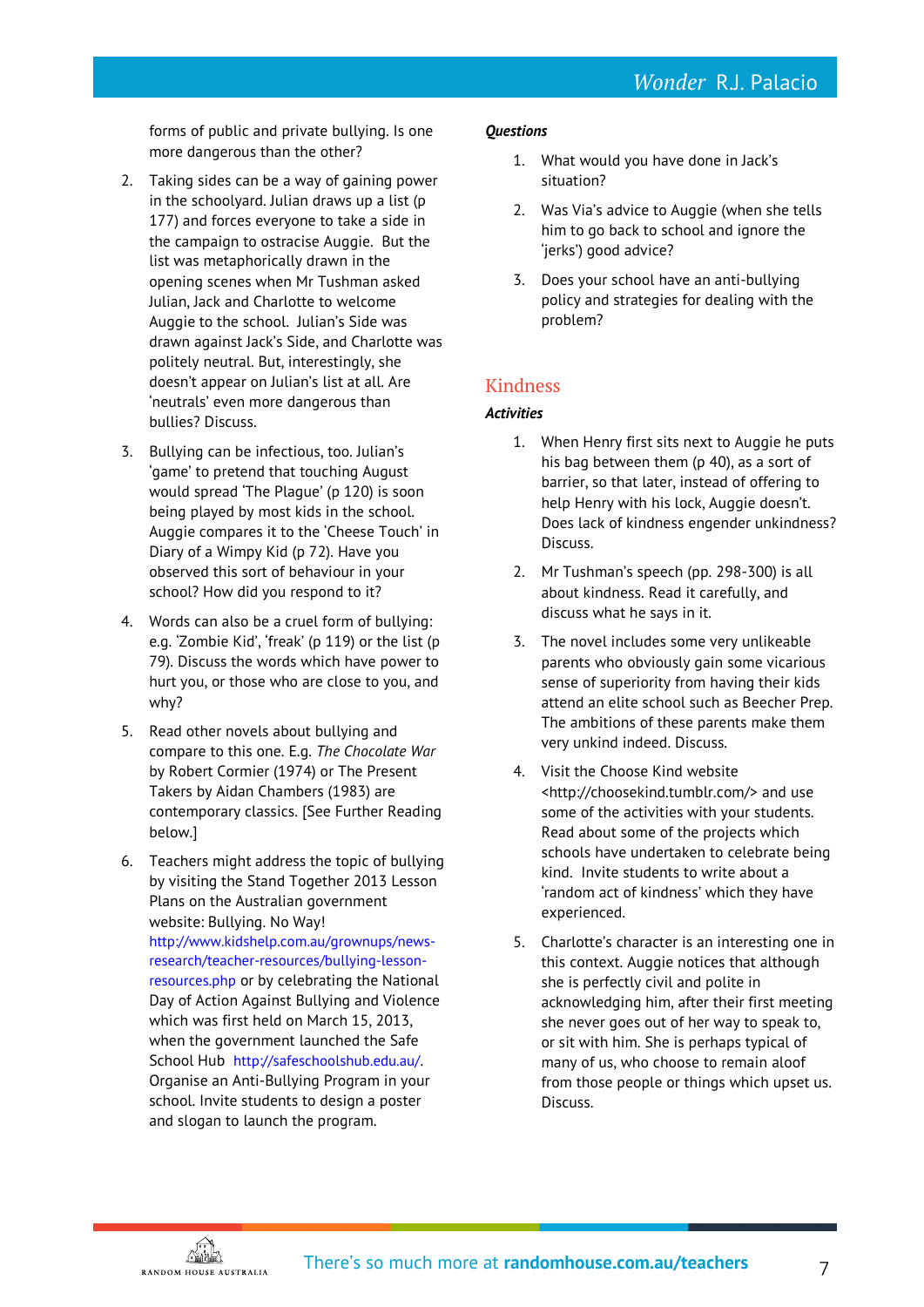#### *Questions*

- 1. Is this a novel about kindness? Is this the central theme?
- 2. Do you believe that people are naturally kind, or is it something we need to be taught?

## Friendship

#### *Activities*

- 1. Discuss how you should welcome a newcomer to your school, and how you would befriend someone who was different. Did Jack, Charlotte and Julian do a good job in making Auggie feel welcome?
- 2. Discuss whether there is peer group pressure to conform, and to ostracise people who don't fit in, in your school and how you should resist that pressure.

#### *Questions*

- 1. Jack's betrayal of August is eventually forgiven. Is such forgiveness or understanding a characteristic of true friendship?
- 2. In comparison to Via as a friend, Miranda reflects on Ella not asking her questions or expecting much of her: 'she was an easier friend to have in that way' (p 238). Is a friend's role to demand the best of us as people? Discuss.
- 3. Charlotte goes out of her way to warn Auggie about the list Julian has drawn up of people who are for or against Auggie, or who are 'neutral' but when she leaves, he writes: 'I guess even though she was neutral, she didn't want to be seen with me.'(p 173) How easy is it to be 'neutral'?
- 4. What sort of friend is Summer to August?

## Loss and Grief

Loss and grief are experienced by everyone at some point in their lives. Several characters in this novel experience loss and grief. E.g. Via feels the loss of her Grans, very keenly as does her mother; and the whole family loses Daisy; Miranda's dad has left her family; Auggie's friend Christopher has moved away.

#### *Activities*

- 1. Discuss loss and grieving and strategies for dealing with it.
- 2. Can one gain strength from losing someone? Does it necessarily make us a stronger person to have experienced such feelings?

### *Questions*

- 1. How has the loss of her Grans affected Via?
- 2. Auggie feels that Daisy's ghost is watching over him. Is this a common response to grief?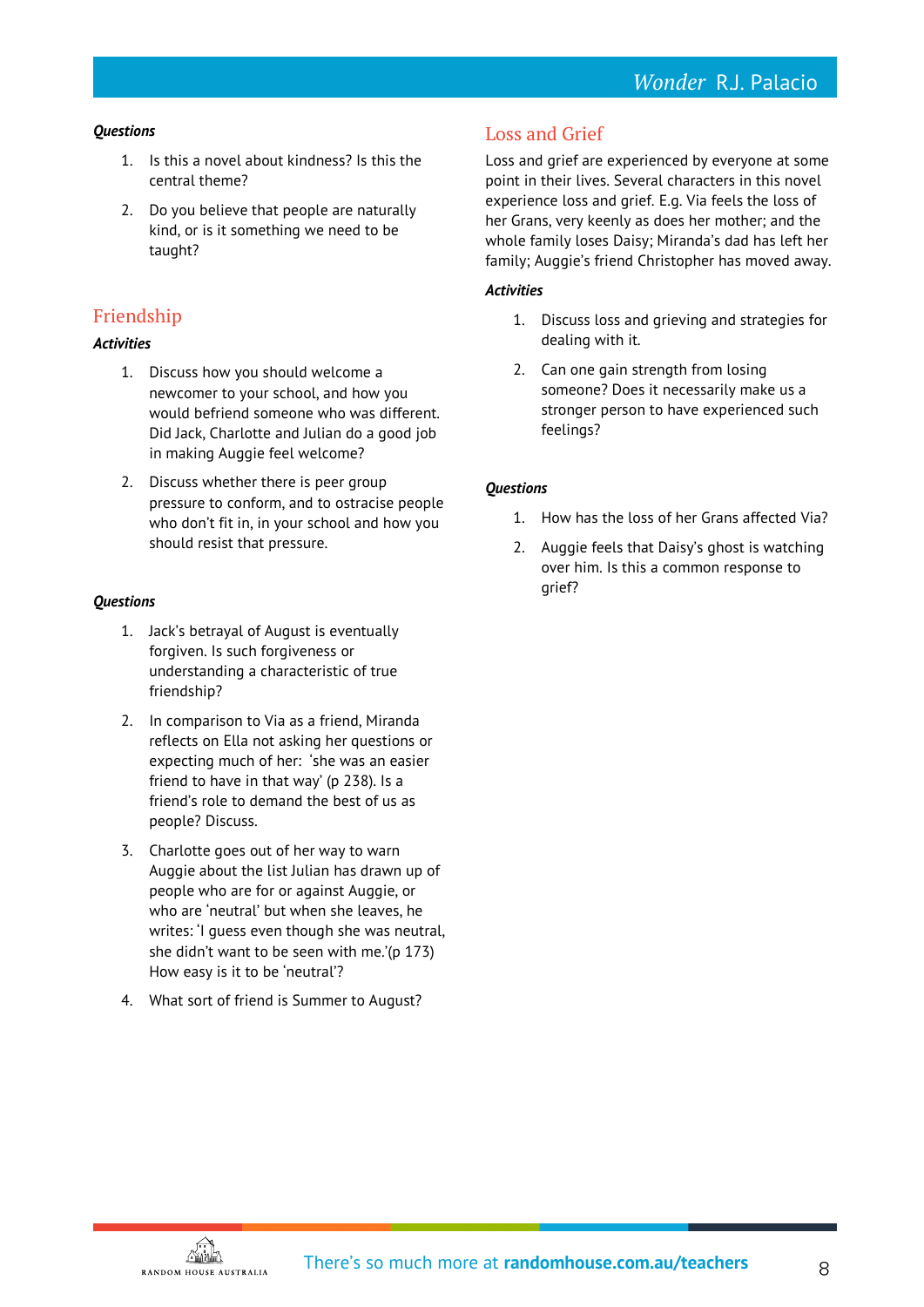## *Wonder* R.J. Palacio

## KEY QUOTES

- 1. *'What kind of person are you? Isn't that the most important thing of all?'* (p 47)
- 2. *''For me, Halloween is the best holiday in the world. It even beats Christmas. I get to dress up in a costume. I get to wear a mask ... Nobody notices me Nobody knows me.'* (p 73)
- 3. *''Does August see himself as he might have looked without that single gene that caused the catastrophe of his face?'* (p 89)
- 4. *'Like if all the guys in the fifth grade were lined up against a wall and I got to choose anyone I wanted to hang out with, I would choose August.'*(p 143)
- 5. *'Olivia reminds me of a little lost bird sometimes... a little lost bird looking for its nest.'*(p 203)
- 6. *'Everyone's way too hung up on being in the popular group, and he's just as far from the popular group as you can get ... I don't actually enjoy hanging out with the popular group that much.'* (p 145)
- 7. *'Funny how you worry a lot about something and it turns out to be nothing.'* (p 215)
- 8. *'And I wondered how it would feel to be in heaven some day and not have my face matter anymore. Just like it never, ever mattered to Daisy.'* (p 227)
- 9. *'Daisy's ghost made me feel super strong inside knowing wherever I am, she'd be there with me.'* (p 256)
- 10. *'there are more good people on this earth than bad people, and the good people watch out for each other and take care of each other,*'(p 279).

## FURTHER READING

- **Bullying** ('Explorations of Bullying in Children's Books: an historical survey by Dr. Carlisle Sheridan.) *The Literature Base* Vol 7, No 4, October 1996, pp 18-21.
- **Bullying** (A list of books that deal with the topic of bullying – Junior Primary, Middle Primary, Upper Primary, Lower Secondary and Teacher Reference.) *The Literature Base* Vol 7, No 4, October 1996, pp 22-25.
- **'Bullying** (An updated list of novels dealing with the topic of bullying to go with the teachers' reference, A Literature Based Approach to Bullying)' *The Literature Base* Vol 12, No 3, August 2011, pp 22-7.
- *Bullying solutions: evidence-based approaches to bullying in Australian schools*. Editors: Helen McGrath and Toni Noble Pearson Education, 2006.
- Field, Evelyn M. *Bully blocking: six secrets to help children deal with teasing and bullying* Finch Publishing, 2007.
- Healey, Justin, ed. *Dealing with Bullying* (Issue in Society, Vol 330) Spinney Press, 2011.
- Rigby, Kenneth *Bullying Interventions in Schools: Six basic Approaches* ACER Press, 2010.

#### *Websites:*

#### **Resources on Bullying:**

*Bullying Lesson Resources*

- [http://www.kidshelp.com.au/grownups/news](http://www.kidshelp.com.au/grownups/news-research/teacher-resources/bullying-lesson-resources.php)[research/teacher-resources/bullying-lesson](http://www.kidshelp.com.au/grownups/news-research/teacher-resources/bullying-lesson-resources.php)[resources.php](http://www.kidshelp.com.au/grownups/news-research/teacher-resources/bullying-lesson-resources.php)
- Bullying. No Way! [http://www.kidshelp.com.au/grownups/news](http://www.kidshelp.com.au/grownups/news-research/teacher-resources/bullying-lesson-resources.php)[research/teacher-resources/bullying-lesson](http://www.kidshelp.com.au/grownups/news-research/teacher-resources/bullying-lesson-resources.php)[resources.php](http://www.kidshelp.com.au/grownups/news-research/teacher-resources/bullying-lesson-resources.php)

'11 Facts About Bullying' DoSomething.Org

- [http://www.dosomething.org/tipsandtools/11-facts](http://www.dosomething.org/tipsandtools/11-facts-about-cyber-bullying)[about-cyber-bullying](http://www.dosomething.org/tipsandtools/11-facts-about-cyber-bullying)
- 'Facts and Figures about Bullying' [http://www.kidspot.com.au/schoolzone/Bullying-](http://www.kidspot.com.au/schoolzone/Bullying-Facts-and-figures-about-bullying+4065+395+article.htm)[Facts-and-figures-about](http://www.kidspot.com.au/schoolzone/Bullying-Facts-and-figures-about-bullying+4065+395+article.htm)[bullying+4065+395+article.htm](http://www.kidspot.com.au/schoolzone/Bullying-Facts-and-figures-about-bullying+4065+395+article.htm)

Safe Schools Hub [<http://safeschoolshub.edu.au/>](http://safeschoolshub.edu.au/)

Stand Together 2013 Activity [http://bullyingnoway.gov.au/national-day/stand](http://bullyingnoway.gov.au/national-day/stand-together-2013/index.html)[together-2013/index.html](http://bullyingnoway.gov.au/national-day/stand-together-2013/index.html)

#### **Organisations which address the Issue of Facial Deformities include:**

Little Baby Face Foundation <http://www.littlebabyface.org/>

Operation Smile< <http://www.operationsmile.org/>

- Operation Smile Australia <http://australia.operationsmile.org/>
- Operation Smile *Wikipedia* [http://en.wikipedia.org/wiki/Operation\\_Smile](http://en.wikipedia.org/wiki/Operation_Smile)
- There are also many sites which include interviews with parents of children who have facial deformities.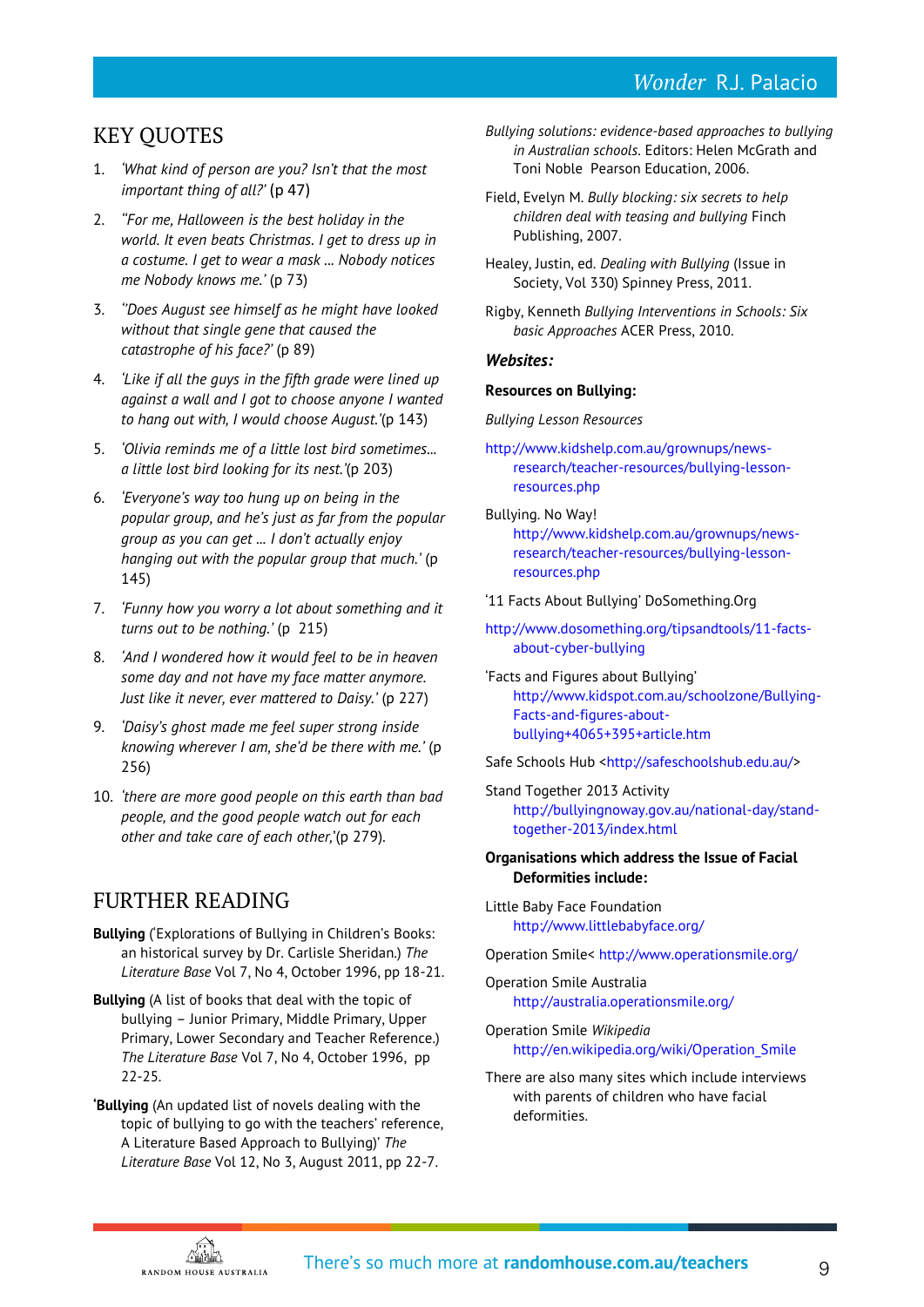## FURTHER READING



## *The Rage of Sheep* by Michelle Cooper

#### **Why this story?**

*I'd grown up being told that if I found myself tempted to behave in an unkind way, I just had to ask myself, 'What would Jesus do?' And then do that. Something hard pinged off the back of my seat and bounced down the aisle. So the question was,*  what would Jesus do if the Jameson sisters started chucking Jaffas at his head? It is 1984 and fifteen-year-old Hester Jones is not having a good year. Her best friend has moved away and, even though Natalie and Lynda are allowing her to hang out with them, Hester's struggling to keep up with her cool new friends. Plus, she has the most embarrassing dad in the world, who's never, ever going to let her go to the birthday bash Natalie's planning. Worst of all, her Science teacher's making her work on a project about evolution with that weird Joshua Mason . . . When everything goes wrong and the world stops making sense, Hester has to decide: is it better to be a sheep, or a goat?

*[Teachers' resources available.](http://www.randomhouse.com.au/teachers)*



*Faking Sweet* by J.C. Burke

#### **Why this story?**

Best friends, betrayal and bitchiness. It's all part of surviving year nine ... Holly might be new, but she already knows who to watch out for: Jess Flynn, the most popular girl in year nine. Holly's best friend back in Melbourne, Calypso, says Jess is a liar, a shoplifter and a boyfriend-stealer. Calypso wants revenge for her ex-friend's betrayal, and Holly's only too happy to oblige. But it's not proving easy to follow Calypso's plan and catch Jess out. And then there's the fact that as Holly gets to know her, Jess isn't fitting the terrible picture Calypso has painted of her.

*[Teachers' resources available.](http://www.randomhouse.com.au/teachers)*



<u>Ann</u> RANDOM HOUSE AUSTRALIA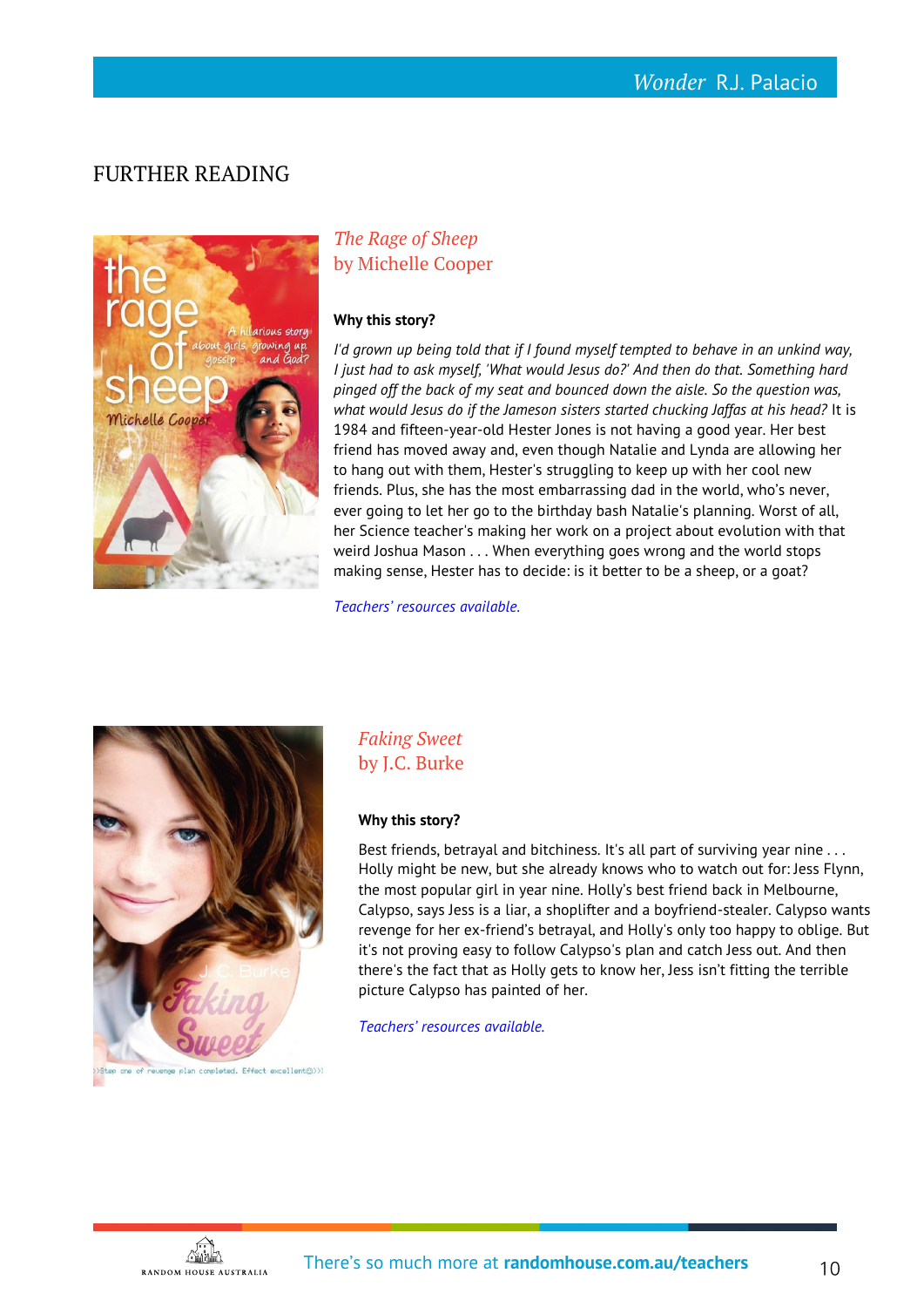

# T E A C H E R S ' R E S O U R C E S



## *Henry Hoey Hobson* by Christine Bongers

#### **Why this story?**

Twelve-and-a-half-year-old *Henry Hoey Hobson* is drowning in the dangerous waters of Year Seven. He arrives at his sixth school in as many years, Our Lady of Perpetual Succour, to discover that he is the only boy in the grade. The tiny school in innercity Brisbane has lost most of its older boys to bigger Catholic colleges, leaving only a trio of male misfits a year below him, and in his year, an intimidating all-female line-up. Fatherless, friendless and non-Catholic, Henry earns a reputation as a vampire on his first day, when ill-fitting braces make his mouth bleed. To make matters worse, a pack of weirdos moves in next door. Manny, Vee, Caleb and Anders are creatures of the night. With their pale skin, black clothing and eerie coffin, they freak out the local kids. When they befriend Henry, they drive a stake through the heart of any chance he might have had of fitting in. Henry's only chance to redeem himself is the school swimming carnival. But first he must deal with the withdrawn and tortured Anders' attempts to overcome his own dark past and earn a place in the light, at Henry's side. Finally, Henry and his motley cheer squad must choose how they want to live their lives. Is living life at the margins enough for any of them?

*[Teachers' resources available.](http://www.randomhouse.com.au/teachers)*



## *Confessions of a Former Bully* by Trudy Ludwig

#### **Why this story?**

After Katie gets caught teasing a schoolmate, she's told to meet with Mrs. Petrowski, the school counselor, so she can make right her wrong and learn to be a better friend. Bothered at first, it doesn't take long before Katie realizes that bullying has hurt not only the people around her, but her, too. Told from the unusual point of view of the bully rather than the bullied, *Confessions Of A Former Bully* provides kids with real life tools they can use to identify and stop relational aggression.

*[Teachers' resources available.](http://www.randomhouse.com.au/teachers)*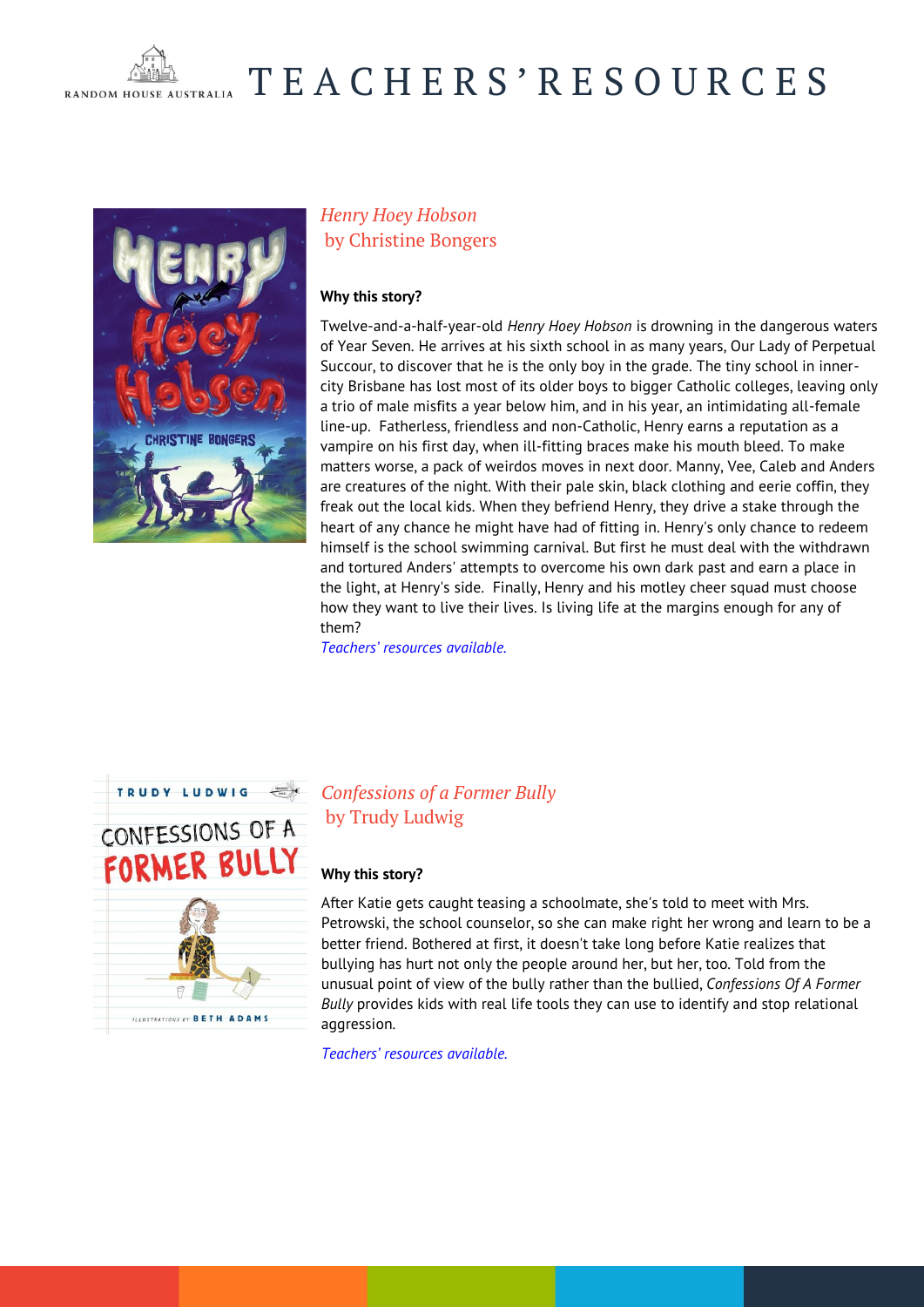

# T E A C H E R S ' R E S O U R C E S

## WORKSHEET 1

## **CURRICULUM TOPIC – COMPREHENSION**

|     | <b>Questions</b>                                                             | Answer |
|-----|------------------------------------------------------------------------------|--------|
| 1.  | Where does Auggie live?                                                      |        |
| 2.  | Who is Auggie's best friend from kindergarten?                               |        |
| 3.  | What is Nate's family background?                                            |        |
| 4.  | What is Isabel's family background?                                          |        |
| 5.  | Who is Melissa Perper Albans?                                                |        |
| 6.  | What book is Via reading during much of the action of<br>the novel?          |        |
| 7.  | What sort of band does Justin play his fiddle in?                            |        |
| 8.  | What science project do Auggie and Jack do?                                  |        |
| 9.  | Who are Julian's accomplices as bullies?                                     |        |
| 10. | What added medical problem besets Auggie after he<br>starts at Beecher Prep? |        |
| 11. | Why did Miranda stop the drama teacher from putting on<br>The Elephant Man?  |        |
| 12. | What play did Via and Justin play lead roles in?                             |        |
| 13. | What is Miranda's nickname for Auggie?                                       |        |
| 14. | What film do they watch in the open air theatre on<br>school camp?           |        |
| 15. | What was Mr Browne's last precept for the end of year?                       |        |

**Answers:** 1. North River Heights, at the top of Manhattan. 2. Christopher. 3. They were Jews from Russia and Poland. 4. They are from Brazil. 5. She is Julian's mother. 6. Tolstoy's *War and Peace*. 7. A zydeco band (a type of Creole music). 8. They make an organic battery out of potatoes. 9. Henry and Miles. 10. His hearing worsens and he has to get hearing aids. 11. Because the book and film are about a deformed man and the troubles he had in his life; she didn't want Augie to be upset by it. 12. *Our Town* by Thornton Wilder. 13. Major Tom. 14. The Sound of Music. 15. Just follow the day and reach for the sun!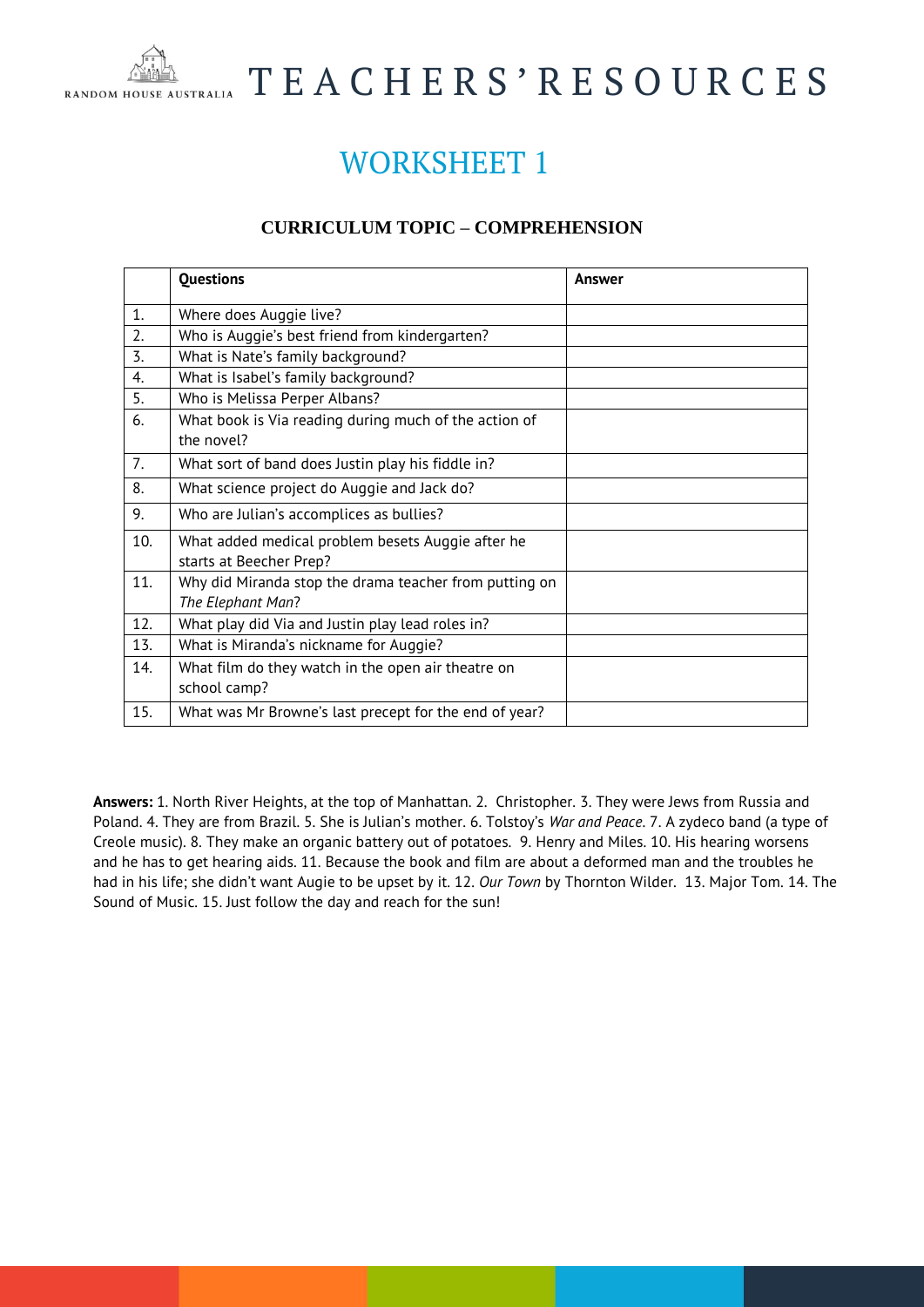## WORKSHEET 2

## **CURRICULUM TOPIC – VOCABULARY**

This book contains some words which students may be unfamiliar with. Invite them to write a meaning and then a synonym in the columns below.

| <b>WORD</b>   | <b>EXAMPLE</b> | <b>DICTIONARY MEANING</b> | <b>SYNONYM</b> |
|---------------|----------------|---------------------------|----------------|
| Anomalies     | p. 6           |                           |                |
| hindsight     | p. 11          |                           |                |
| notion        | p. 61          |                           |                |
| phobia        | p. 70          |                           |                |
| automatically | p. 79          |                           |                |
| Noble         | p. 83          |                           |                |
| catastrophe   | p. 89          |                           |                |
| inappropriate | p. 94          |                           |                |
| sepia         | p. 103         |                           |                |
| syndrome      | p. 129         |                           |                |
| sympathetic   | p. 140         |                           |                |
| stringent     | p. 162         |                           |                |
| addiction     | p. 180         |                           |                |
| monologues    | p.200          |                           |                |
| fragile       | p. 203         |                           |                |
| bionic        | p. 216         |                           |                |
| ovation       | p. 231         |                           |                |
| mayhem        | p.246          |                           |                |
| incantation   | p. 255         |                           |                |
| sermonizer    | p. 303         |                           |                |